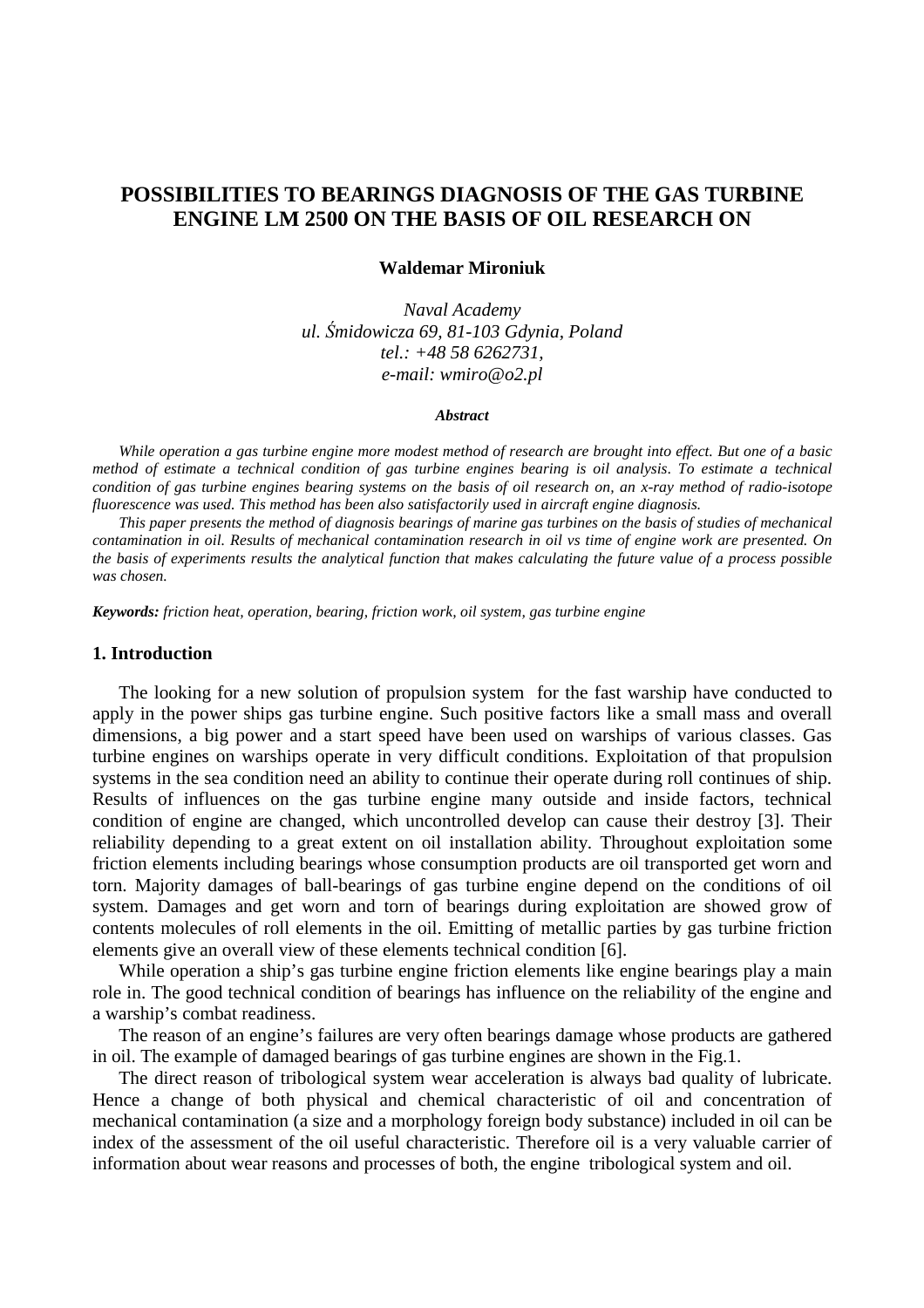

*Fig. 1.The examples of bearings damage [7]*

On the basis of the analysis of the chemical composition oil samples from the oil system, the monitor a change of mechanical contaminants and conduct assessment of the technical state of interact engine parts is possible.

### **2. The method of oil experimental research on**

 Using up of technical condition of bearings during exploitation is a continue process. The systematically control of mediation appears as the quantity metallic contamination in oil can estimate technical condition of bearings and find diagnostic symptoms which characterise damage threat of engine. The information of friction processes proceed include bearings or actual technical condition of elements are obtained from research of consumption products in oil.

The detection of the state before the damage of interact tribological system parts of gas turbine engine or an index of oil wear is possible on the basis of permanent or temporary contamination detection include in oil. The mechanical parts discharged from the engine tribological system gives the information about their technical state. The moving of both oil and contaminants can detect these contaminants direct in oil system or at the laboratory after taking oil sample from the engine. The research on contaminants in oil are conducted at the laboratory of The Naval Academy.

The X-ray radioisotope fluorescent method was used to estimate a quantity change of mechanical contaminants in oil. Thanks to induce and measurement of the characteristic intensity radiation, of this method, the chemical composition of oil samples was analyzed. The quantity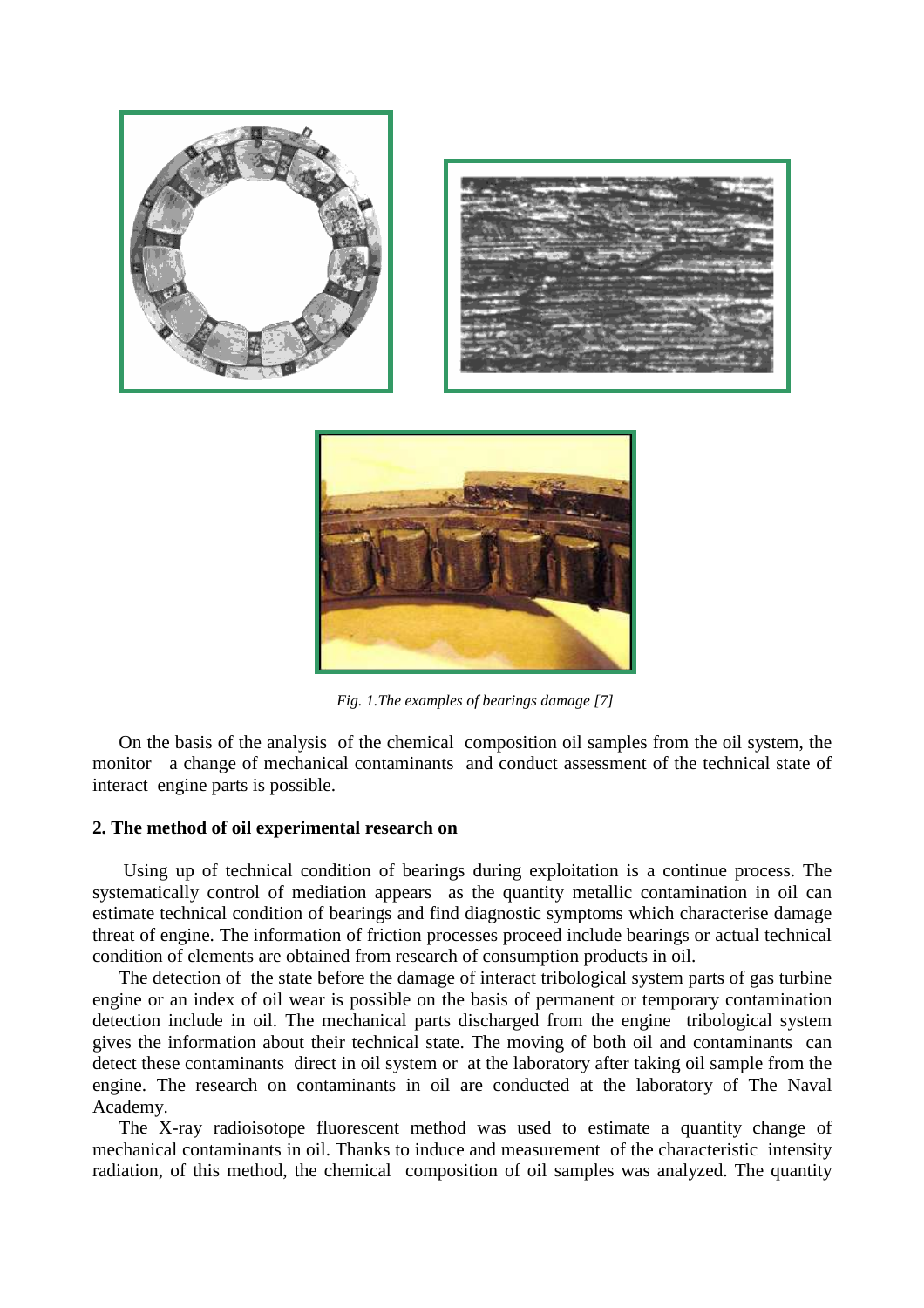analysis, it means identification of element, was conducted on the basis of measurement energy radiation this element but quantity estimate was led on the basis of the intensity radiation energy line.

The characteristic radiation measurements are made by measuring system shown in the Fig. 2.



*Fig. 2. XRF measuring device scheme:1 - filter, 2 - isotopic radiation source, 3 - Al or Co filter, 4 – detectors window, 5 – detector*

 There are filters used to reduce the influence of other elements on the results of the analysis: - cobalt (Co) filters for determining of iron quantity,

- aluminium (Al) filters for determining of copper quantity.

## **3. Methodology of estimating the oil contamination**

 Oil samples for the analysis are collected after every return the ship from the sea. The scheme of the stand for mechanical impurities in oil analysis is shown in the Fig. 3.



*Fig. 3. The scheme of the stand for mechanical impurities in oil analysis* 

 Two methods were adopted to determine quantity and quality of wear products in oil samples in the basic diagnostic system of marine gas turbine engines:

- stereoscopic microscopy,
- x-ray radioizotopic fluorescence.

Oil collected from the ship was filtered in filtering device EB-1M/ITWI using filters "coli-5". After twenty four hours it was watched under the stereoscopic microscope MST-3. Owing to that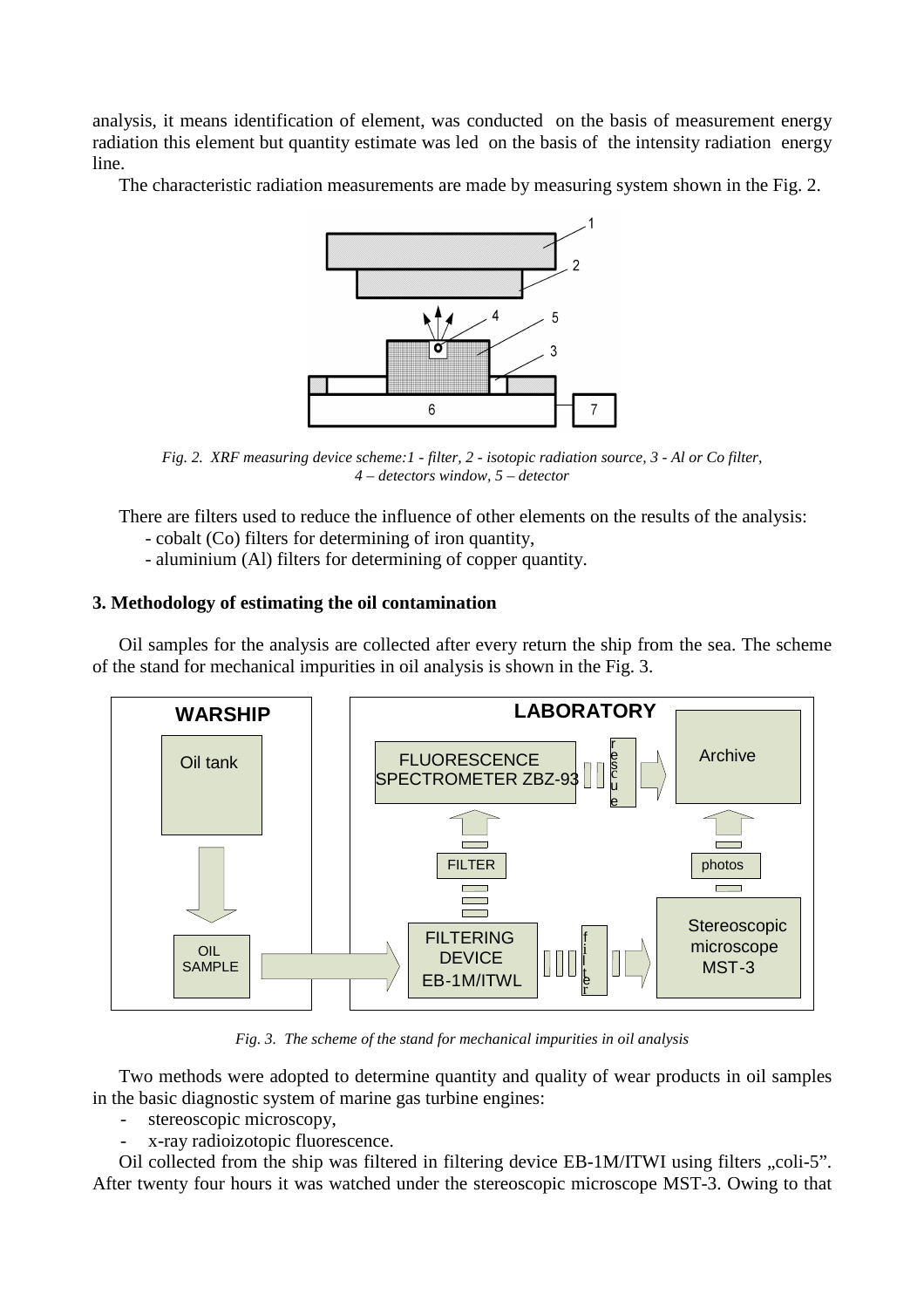types and sizes of wear particles and changes in their quantity were determined with high precision. Optical examination allows to estimate the contamination of oil with water, graphite and makes it possible to identify the type and place of wear arising. The photo of the contaminant in a oil drain is shown in the Fig. 4.



*Fig. 4. The microscope view of the contaminant on the oil sample* 

The microscope observation of both a shape and a structure of contaminant element shows that majority part of contaminants from oil have a dimension to 5  $\mu$ m with the shape like a grain of sand. Against the fine background there are some single and bigger particles with irregular shape. These particles have usually sharp edges and their dimension measurement approximately 30-50  $\mu$ m but sometimes event to 100  $\mu$ m. The majority of them are stopped by the oil filter.

.

Adding up the total number of particles on filter is very difficult. Therefore x-ray radioisotopic fluorescence (XRF) method was used to determine the quantitative changes. To determine the mechanical impurities concentration in oil the fluorescence spectrometer ZBZ-93 was used. It is appropriate to determine Fe and Cu concentrations in oil, which are the characteristic products of bearing wear process. The fluorescence spectrometer ZBZ-93 is presented below in the Fig. 5.



*Fig.5. The fluorescence spectrometer ZBZ-93*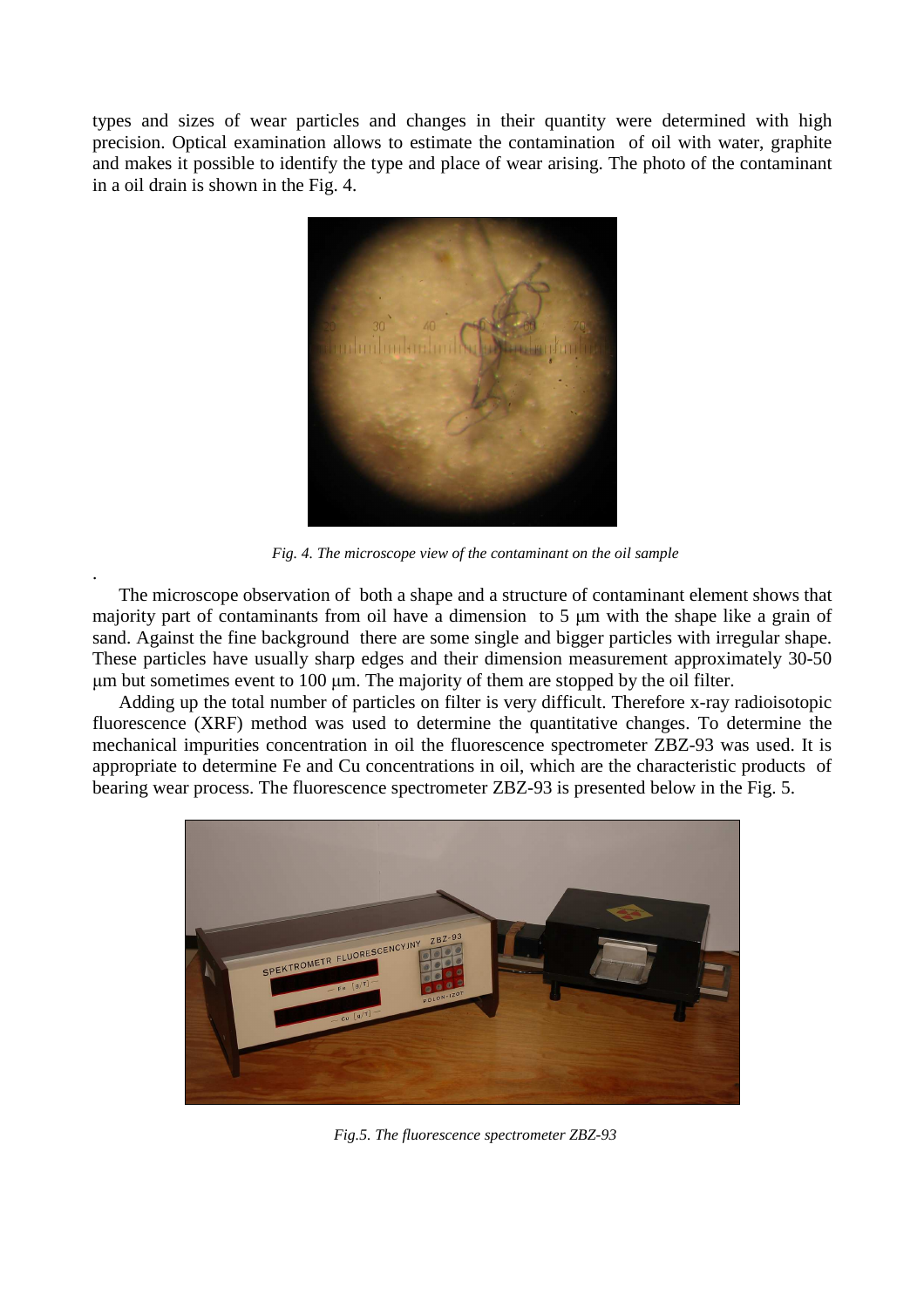The iron and the copper concentrations changing process, which is necessary to estimate engine bearings technical condition, was followed by analysing the chemical composition of periodically collected and properly prepared oil samples.

 Each oil samples was researched on X-ray radioisotope fluorescent method three time to increase a rescue credibility and precision. The average rescue value of contaminants Fe and Cu each oil sample was given the content – related analysis.

The oil samples were taken from the four engines type LM 2500 which are propulsion of two warships.

Example of the results of Fe and Cu concentration changes in function of time of engine work is shown in the Fig. 6. Analysing the run of changes in Fe and Cu concentrations we can see that it is typical for attrition wear.



*Fig.6. The graph of Fe and Cu impurities in oil in function of time of engine work* 

The methodology used to the assessment oil contaminants makes possible of changes following Fe and Cu concentration but it do not inform about the impurities value generated from the individual source. Therefore, the choice of the place to take oil samples from the oil system was the important stage of the research. After the carefully analysis of the oil system construction and take into consideration the possibility of bearings technical condition estimate two places were chosen:

- the bearings oil supply; from the oil supply filter,

- the bearings scavenge oil; from the oil pomp.

 The scheme shown below in the Fig.7 presents the engine oil system with chosen places to take oil samples.

 The value of Fe and Cu concentration in oil samples taken from marked places is shown as the form of graph in the Fig. 8.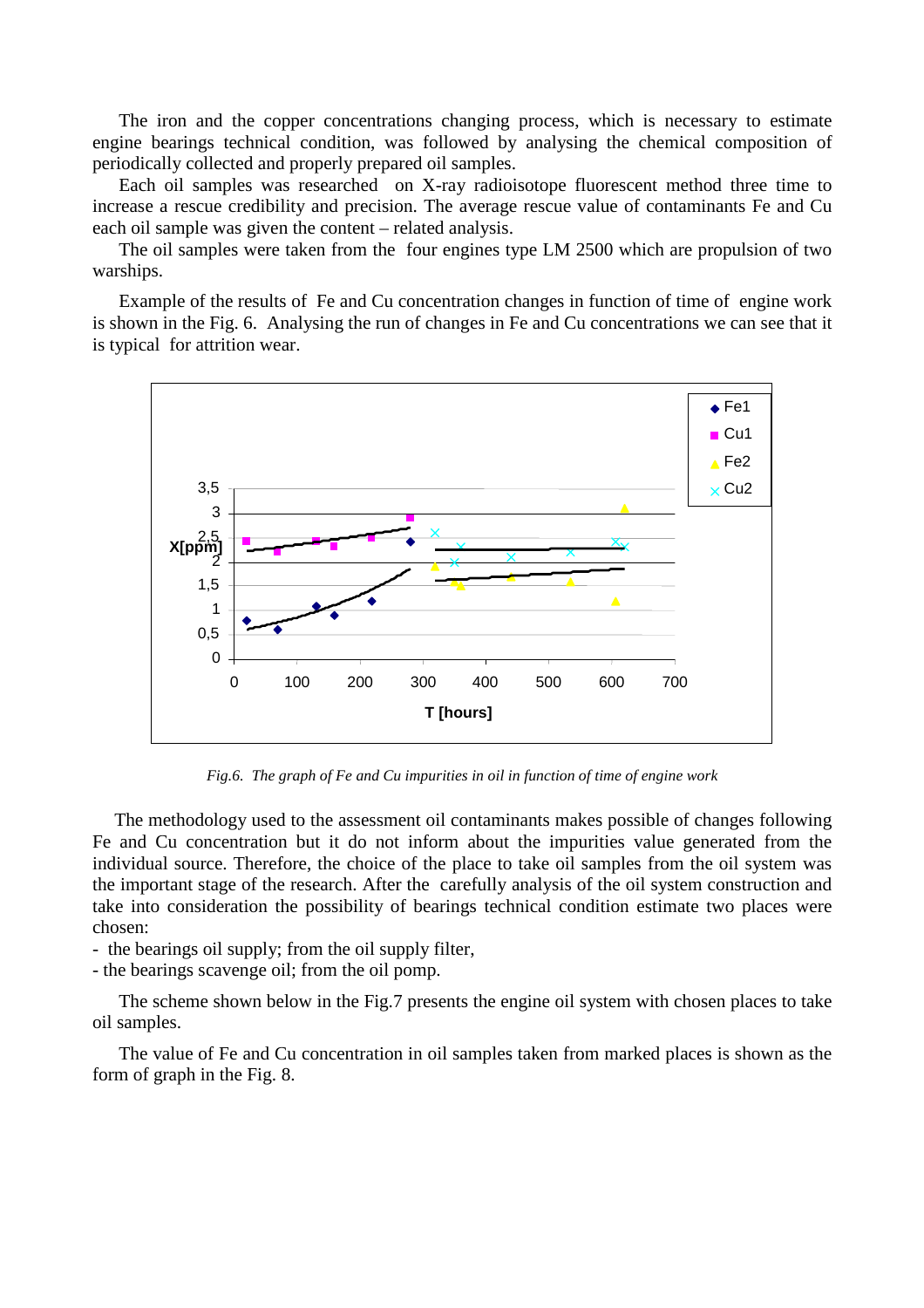

*Fig.7. The lube oil system block diagram with the marked places to take oil samples; 1 – the oil tank; 2-the lube supply filters; 3-the oil pump; 4-the scavenge filters; 5-the gas turbine engine.* 



*Fig. 8. The graph of Fe and Cu impurities in oil taken from chosen places of oil system: 1- oil sample taken from the lube supply filter, 2 – oil samples taken from the oil pump.* 

On the basis of the received results we can conclude that the main source of contaminants generation to oil are the engine's bearings. Hence, to estimate a technical condition of gas turbine engines bearings we should to observe a difference of both, Fe and Cu value, in the oil samples taken from the oil supply filter and the oil pomp. This difference marked as ∆X parameter and calculated from the mathematical formula (1) can be the diagnosis measure of the gas turbine engine bearing system [5].

$$
\Delta X = X1 - X2 \tag{1}
$$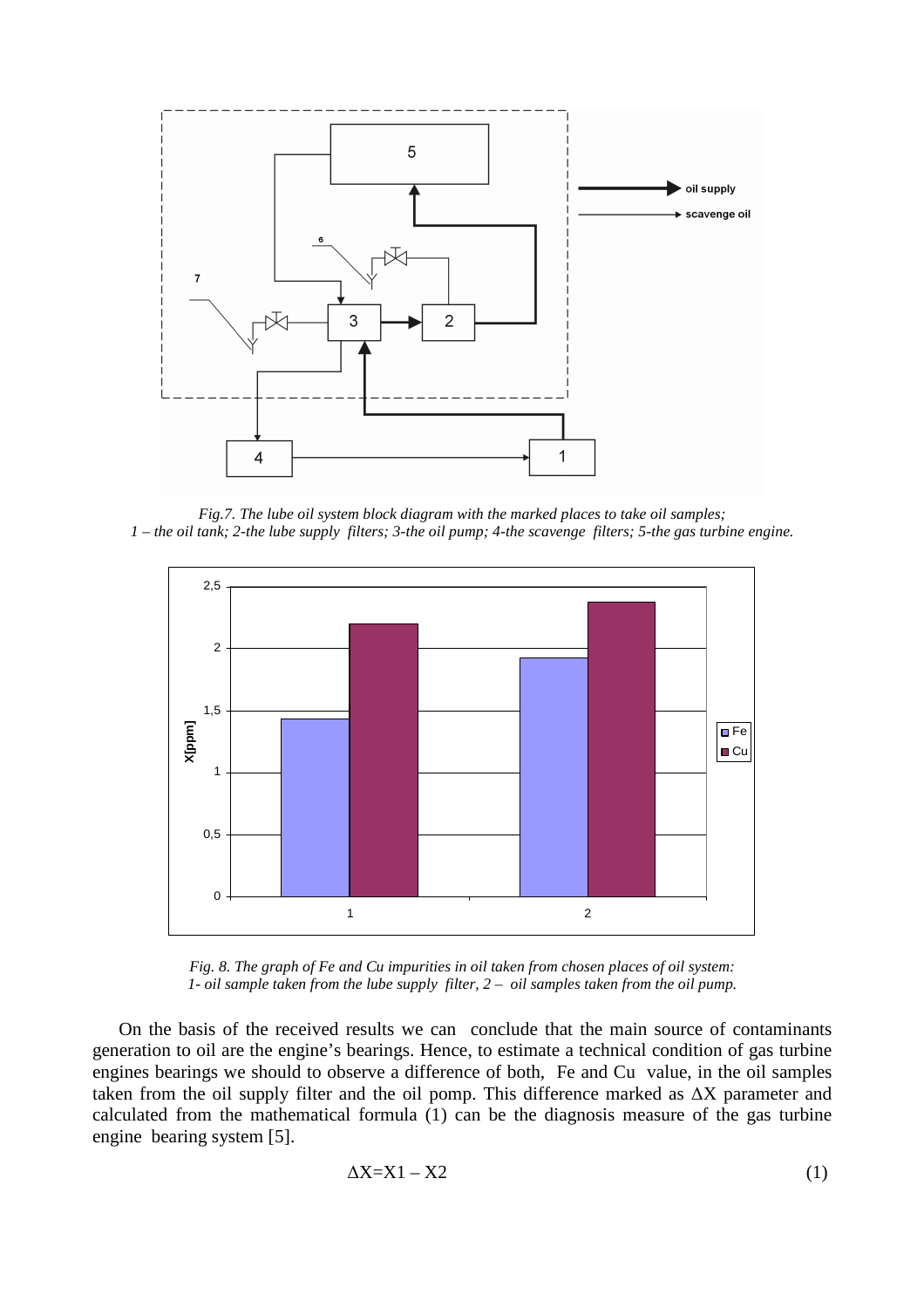where:

X1- the Fe and Cu concentration in oil taken from the lube supply filter; X2- the Fe and Cu concentration in oil taken from the pomp.

On the basis of the research on Fe and Cu concentration in oil sample the example of  $\Delta X$ parameter calculated according the mathematical formula (1) is shown in the Fig. 9.



*Fig. 9. The graph of* ∆*X parameters* 

To receive diagnosis results of engines bearings, contaminants oil research on ought to led on the basis of oil samples taken from the oil supply filter and oil pump. The observation of change of the diagnosis measure ∆X of gas turbine engine bearings, while exploitation the engines process, enables the assessment of technical condition its bearings. On the basis of experiments' results the analytical function that makes calculating the future value of a process possible can be worked out.

#### **The conclusions**

 The results of experimental research confirmed the accuracy of measuring the Fe and Cu impurities concentrations levels in oil for diagnosis of marine gas turbine engines bearings.

 The analysis of concentration of wear products in grease oil samples by x-ray radioisotopic fluorescence (xrf) enables the control of wearing away the rubbing parts of an engine smeared with oil.

 The worked out mathematical formula of ∆X parameter changes properly corresponds to a run of wearing processes taking place in bearings. It enables to forecast the failures of the bearings.

 The worked out methods compared with traditional methods make possible to estimate the technical condition of marine gas turbine engines bearings without with drawl of ships from exploitation and without disassembly of the engines.

### **References**

- [1] Charchalis, A., *Diagnozowanie okr*ę*towych silników turbinowych*, AMW Gdynia, 1991.
- [2] Baczewski, K., *Tribologia i płyny eksploatacyjne,* WAT Warszawa 1994.